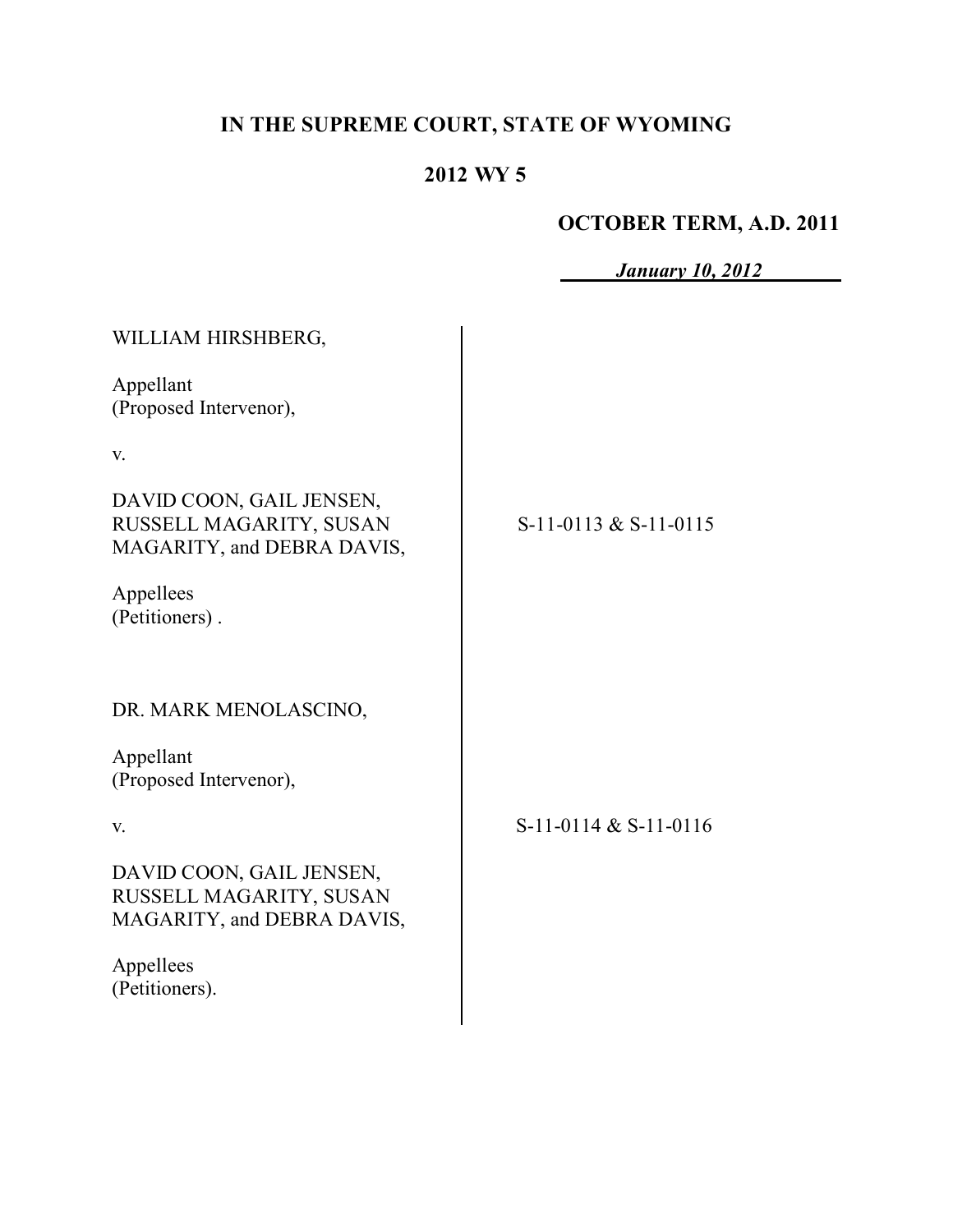#### *Appeals from the District Court of Teton County The Honorable Dennis L. Sanderson, Judge*

#### *Representing Appellants, William Hirshberg and Dr. Mark Menolascino:*

Stuart R. Day, Keith J. Dodson, and Brian J. Marvel, Williams, Porter, Day & Neville, P.C., Casper, Wyoming.

#### *Representing Appellee, Debra Davis:*

Elizabeth Greenwood and Inga L. Parsons, Attorneys at Law, Pinedale, Wyoming.

### *Representing Appellees, David Coon, Gail Jensen, Russell Magarity, and Susan Magarity:*

Peter F. Moyer, Esq., Jackson, Wyoming.

### **Before GOLDEN, HILL, VOIGT, and BURKE, J.J.; WALDRIP, D.J.**

**NOTICE: This opinion is subject to formal revision before publication in Pacific Reporter Third. Readers are requested to notify the Clerk of the Supreme Court, Supreme Court Building, Cheyenne, Wyoming 82002, of typographical or other formal errors so correction may be made before final publication in the permanent volume.**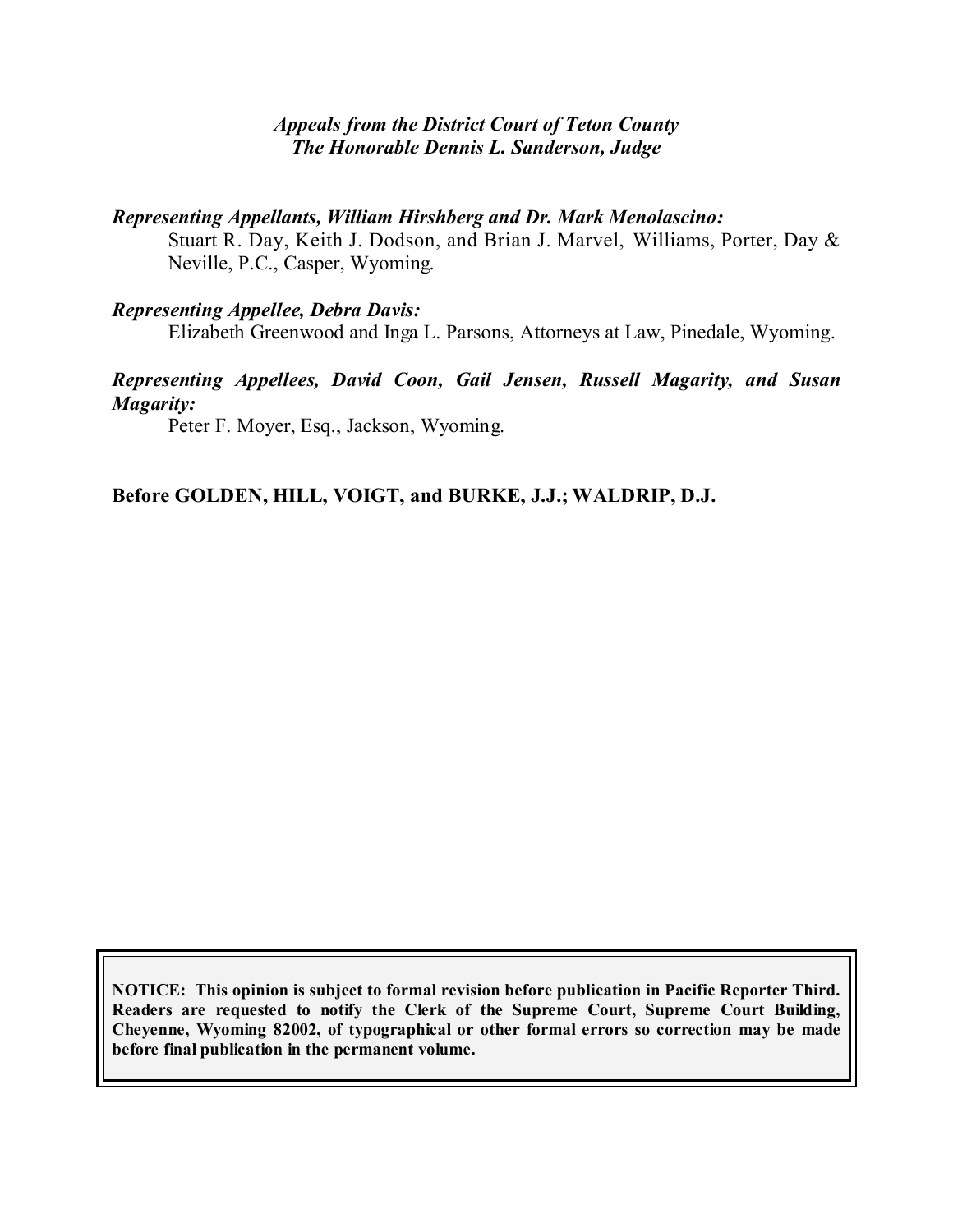## **WALDRIP, District Judge.**

[¶1] In 2008, the Teton County Commission ("the Commission") approved a "Parcel Boundary Adjustment Application" regarding certain real property located in Teton County, Wyoming. Appellees, David Coon, Gail Jensen, Russell and Susan Magarity, and Debra Davis ("Appellees"), sought judicial review of the Commission's decision. In late 2008 and early 2009, respectively, Appellants, Dr. Mark Menolascino and William Hirshberg, purchased the subject property. Neither sought to intervene in the judicial review proceedings. Ultimately, in February 2011, the reviewing district court reversed the decision of the Commission. The parties to the original administrative proceedings, and the judicial review thereof, declined to appeal this ruling. Appellants Hirshberg and Menolascino, however, filed a notice of appeal with respect to the district court's decision. They contemporaneously filed a motion to intervene in the district court proceedings for the sole purpose of pursuing the appeal therefrom. The district court denied their motion to intervene, and Appellants Hirshberg and Menolascino appealed from this decision as well. All four appeals have been consolidated before this Court. For the reasons set forth herein, we will affirm Appeal Nos. S-11-0115 and S-11-0116 and dismiss Appeal Nos. S-11-0113 and S-11-0114.

#### **ISSUES**

- [¶2] Appellants Hirshberg and Menolascino present the following issues for review:
	- 1. Whether the District Court Erred When It Denied Appellant's Motion to Intervene.
	- 2. Whether A Non-Party May Appeal From a Judgment, *i.e*., The District Court's Order Reversing and Remanding Decision of the Board of County Commissioners of Teton County, Wyoming.
	- 3. Whether a Non-Party May Intervene, Post-Judgment, for the Purpose of Appeal.
	- 4. Whether the Board of County Commissioners for Teton County's Decision Was Supported By Substantial Evidence and in Accordance with Law.
	- 5. Whether the District Court's Order Reversing and Remanding Decision of the Board of County Commissioners of Teton County, Wyoming Was Not Supported by Substantial Evidence, Was Contrary to Law, or Was Arbitrary and Capricious.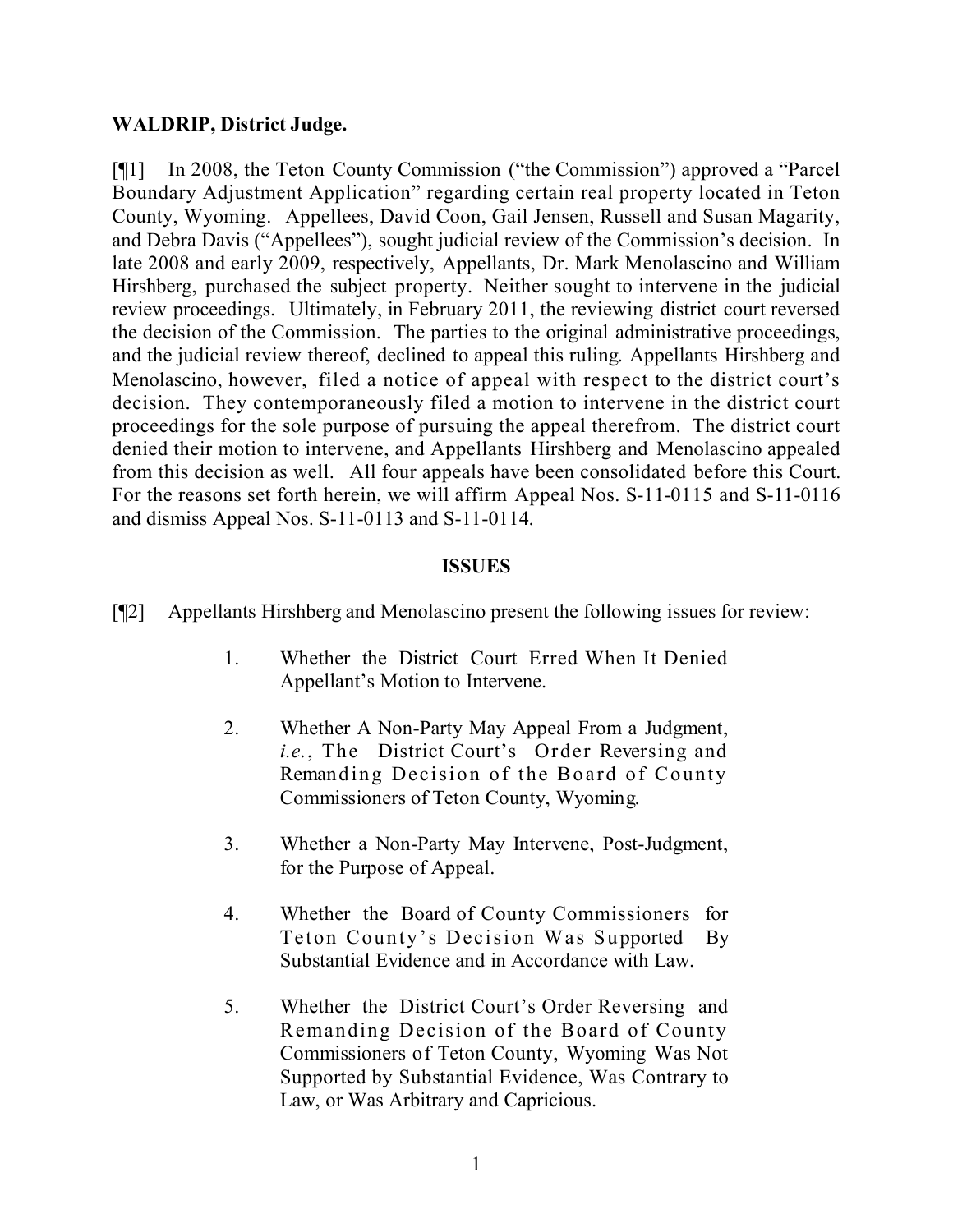- 6. Whether The District Court Failed to Apply the Appropriate Standard of Review.
- 7. Whether the District Court Erred in Applying the Merger Doctrine.
- 8. Whether the District Court Erred in Holding the Subject Parcels of Real Property Merged into One Parcel of Real Property.
- 9. Whether an Exception to the Merger Doctrine Applies to the Subject Parcels of Real Property.

Appellees generally rely upon the same issues but have addressed only the first three, given their position that those issues are dispositive of the outcome of this case.<sup>1</sup>

# **RELEVANT FACTS AND PROCEDURAL HISTORY**

[¶3] The underlying history is lengthy, and given this Court's disposition of the issues on procedural grounds, it is necessary only to set forth a condensed version of the background facts: In January 2008, the owners of four (4) lots of real property located in Teton County, Wyoming, filed a "Parcel Boundary Adjustment Application" with the Teton County Planning Board ("the Planning Board"), proposing to develop a single family residence on each parcel. The Planning Board approved the application on the condition that the property would be divided into three parcels, not four. In September 2008, the Teton County Commission ("the Commission") affirmed the Planning Board's decision, also ruling on a corollary issue that the lots had not merged into one.

[¶4] In October 2008, Appellees, David Coon, Gail Jensen, Russell and Susan Magarity, and Debra Davis ("Appellees") sought judicial review of the Commission's decision.

[¶5] In December 2008, Appellee Dr. Mark Menolascino purchased one of the approved/adjusted lots. In April 2009, Appellee William Hirshberg purchased the other two lots. Mr. Hirshberg and Dr. Menolascino were aware of the pending judicial review of the County's decision at the time each purchased his property but neither sought to intervene in those proceedings.

 $\overline{a}$ 

 $1$ <sup>1</sup> The Court notes the risk of this tactic. We know of no automatic procedure that would allow Appellees to file another brief on the other issues, should that become necessary.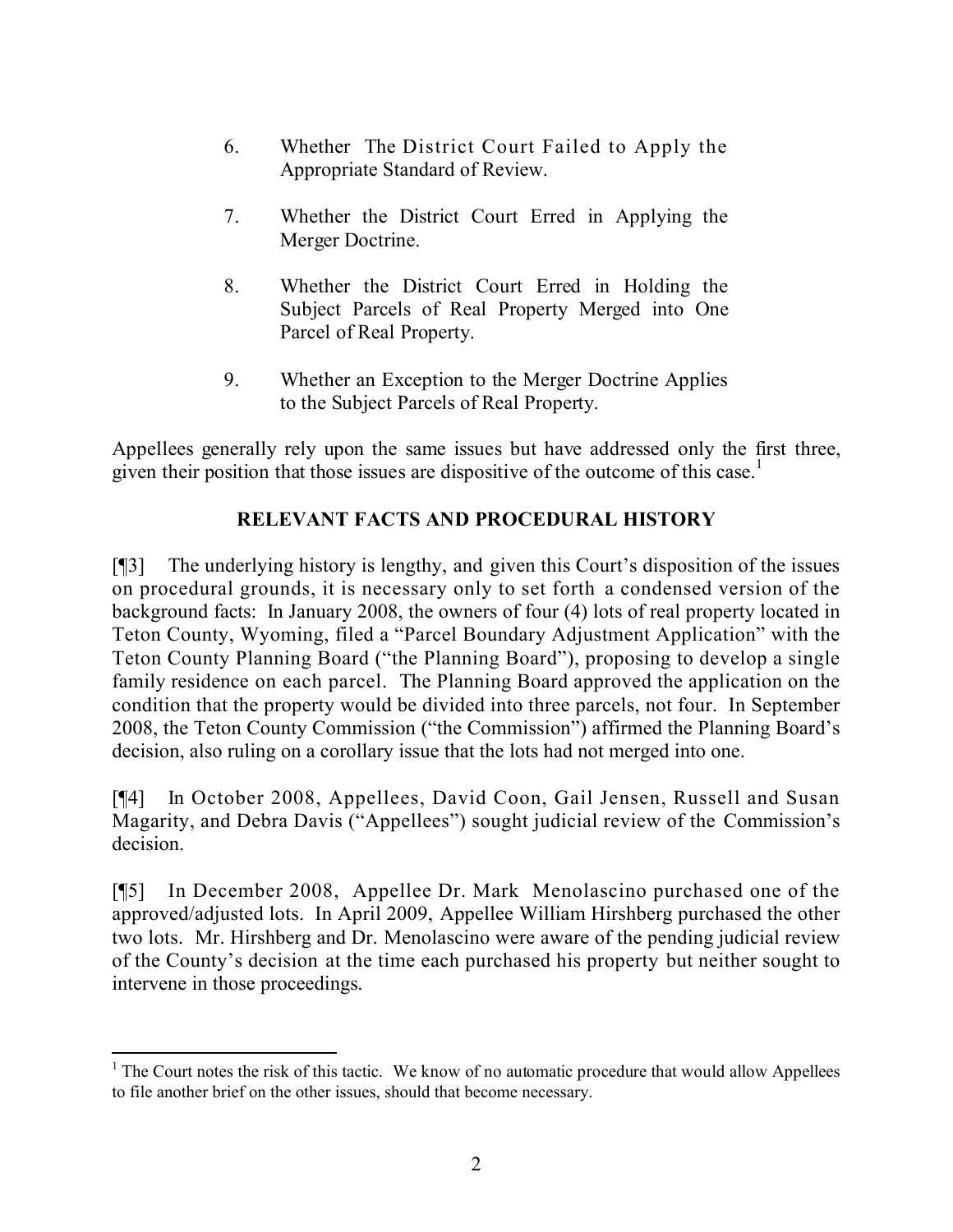[¶6] On February 25, 2011, the District Court for the Ninth Judicial District, Teton County, entered its *Order Reversing and Remanding Decision of the Board of County Commissioners of Teton County, Wyoming*, ruling that the four lots had merged into one. In March 2011, the Commission decided not to appeal the district court's decision.

[¶7] On March 21, 2011, Dr. Menolascino and Mr. Hirshberg filed motions to intervene in the district court case for the sole purpose of pursuing appeals from the *Order Reversing and Remanding Decision of the Board of County Commissioners of Teton County, Wyoming*. On or about March 25, 2011, although not parties to the district court case, they filed timely notices of appeal of that court's *Order Reversing and Remanding Decision of the Board of County Commissioners of Teton County, Wyoming*.

[¶8] On April 7, 2011, the district court entered its *Order Denying Motion to Intervene by Dr. Mark Menolascino and William Hirshberg*. The court ruled that the motions were untimely and noted that "the movants were aware of the appeal prior to their purchase of their properties." On May 2, 2011, Dr. Menolascino and Mr. Hirshberg filed notices of appeal from the *Order Denying Motion to Intervene by Dr. Mark Menolascino and William Hirshberg*. All four appeals have been consolidated before this Court.

#### **STANDARD OF REVIEW**

[¶9] Although the underlying substantive matters involve the review of an administrative agency's final decision, this Court is not called upon to reach that level of review to resolve the issues presented to it and, thus, not called upon to recount the standard of review applicable to administrative proceedings. Rather, this Court is concerned with the parties' ability to seek appeal from the district court's decision, particularly given the denial of the motion to intervene. That said, the appropriate standard of review regarding motions to intervene has been set forth as follows:

> Two kinds of intervention exist: intervention of right and permissive intervention. W.R.C.P. 24. In reviewing a denial of intervention of right, both questions of law and judicial discretion exist. *Halliburton Energy Services, Inc. v. Gunter*, 2007 WY 151, ¶ 5, 167 P.3d 645, 648 (Wyo. 2007) (quoting *Masinter v. Markstein*, 2002 WY 64, ¶ 7, 45 P.3d  $237, 240$  (Wyo.  $2002$ )). In order for an applicant for intervention of right to be allowed to participate, he or she must meet four conditions, which are discussed in detail below. *State Farm Mut. Auto. Ins. Co. v. Colley*, 871 P.2d 191, 194 (Wyo. 1994) (citing *James S. Jackson Co., Inc. v. Horseshoe Creek Ltd.*, 650 P.2d 281, 286 (Wyo. 1982)). The first three conditions of intervention of right are questions of law. *Halliburton*, ¶ 5, 167 P.3d at 648 (quoting *Masinter*, ¶ 7,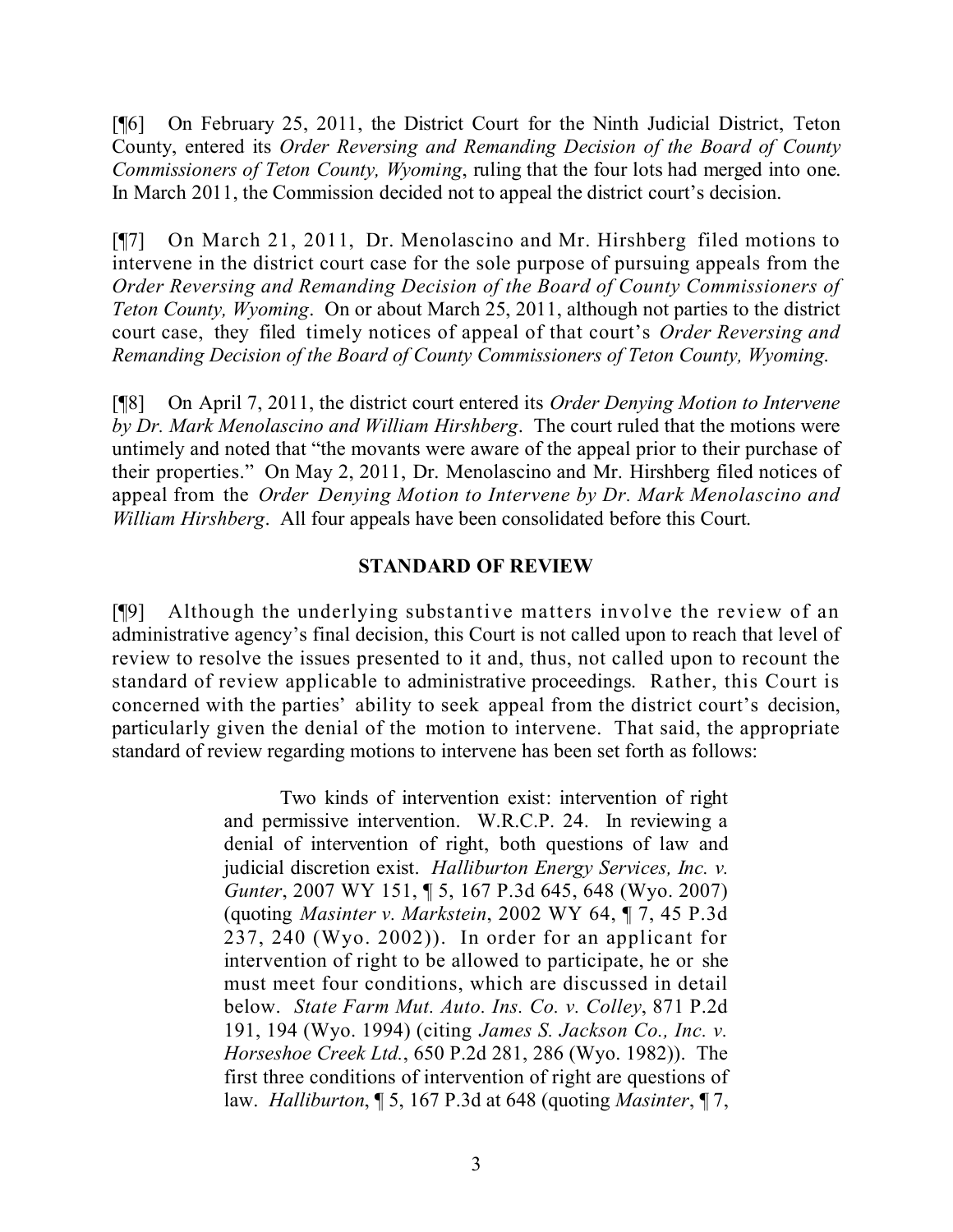45 P.3d at 240-41). "This [C]ourt accords no deference to a district court's decisions on issues of law." *Masinter*, ¶ 7, 45 P.3d at 240. Because the first three conditions of intervention of right are questions of law, this Court will reverse the district court's denial of intervention of right if it erroneously denied intervention of right based on the first, second, or third conditions. *Id.* at 240-41. The fourth condition, however, is a "matter within the discretion of the district court." *Id.* at 241.

> The district court is permitted to weigh the timeliness of an application to intervene in light of the circumstances of the particular case, including whether the applicant may have sought intervention earlier. Therefore, to prevail on an appeal from a finding that an application to intervene is untimely, an abuse of discretion must be demonstrated.

*Id.*

The district court's denial of a motion for permissive intervention is given deference. *Halliburton*, ¶ 9, 167 P.3d at 649. This Court reviews the district court's denial of a motion for permissive intervention for an abuse of discretion. *Id.*

*Concerned Citizens of Spring Creek Ranch v. Tips Up, L.L.C.*, 2008 WY 64, ¶¶ 11-12, 185 P.3d 34, 38 (Wyo. 2008).

#### **DISCUSSION**

[¶10] Due to its potentially dispositive nature, this Court initially considers whether the district court appropriately denied Appellants Hirshberg and Menolascino's motion to intervene in the district court's judicial review of the Commission's agency action. On March 21, 2011, Appellants Hirshberg and Menolascino sought leave to intervene in the district court's judicial review proceedings for the sole purpose of pursuing an appeal from the district court's order reversing the agency action. On April 7, 2011, the court denied their requests for intervention in its *Order Denying Motion to Intervene by Dr. Mark Menolascino and William Hirshberg*. Dr. Menolascino and Mr. Hirshberg then appealed that order, arguing that the court erred in denying their request to intervene. A logical analysis requires a consideration as to whether the district court appropriately denied the post-judgment request to intervene for purposes of pursing the appeal of the *Order Reversing and Remanding Decision of the Board of County Commissioners of Teton County, Wyoming.*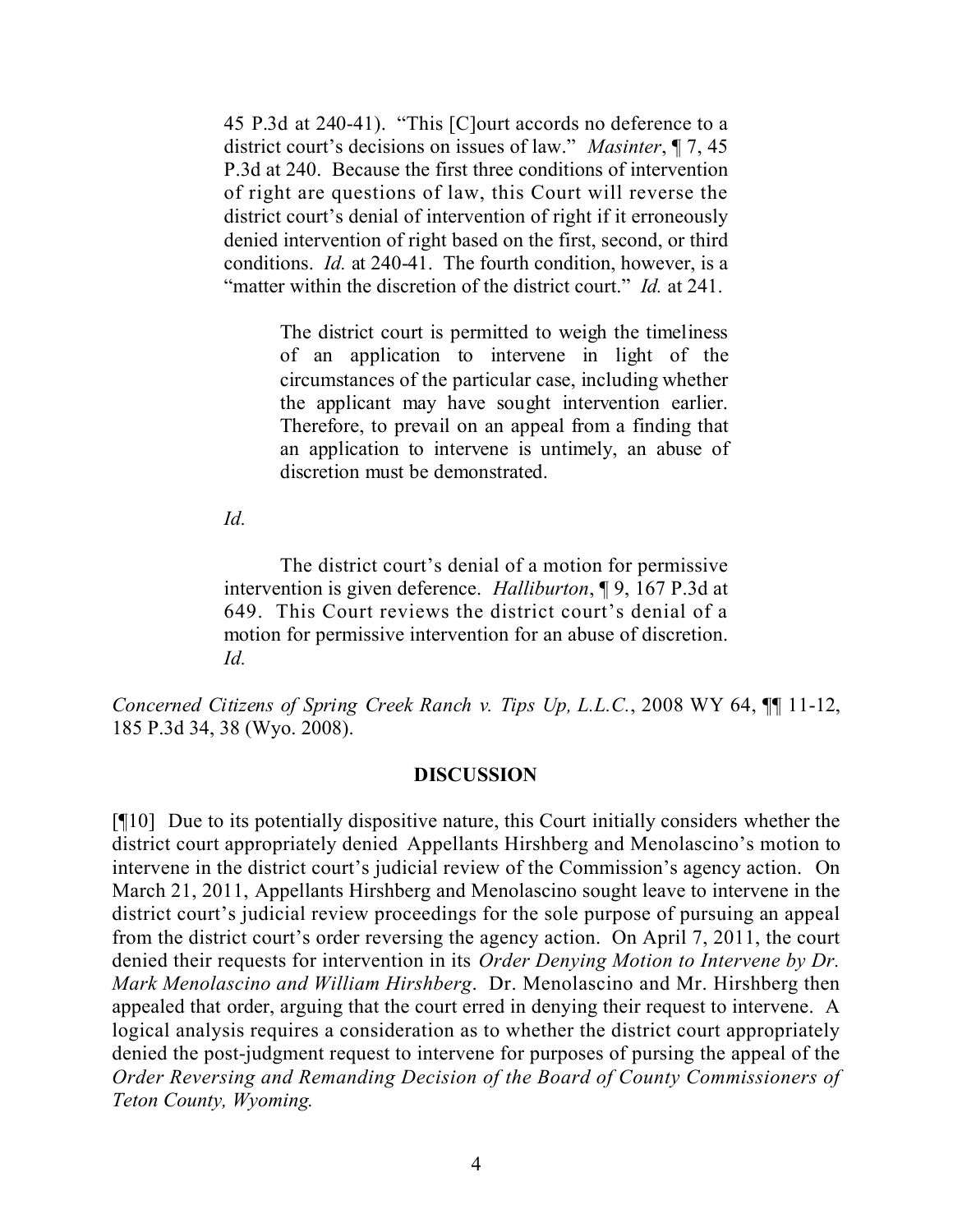[¶11] Intervention, for purpose of appeal, is a legal possibility. Courts have recognized situations where nonparties have been permitted to intervene *solely* for purposes of pursuing an appeal. *See United Airlines, Inc. v. McDonald*, 432 U.S. 385, 395-96, 97 S.Ct. 2464, 2470-71, 53 L.Ed.2d 423 (1977); *NAACP v. New York*, 413 U.S. 345, 366, 93 S.Ct. 2591, 2603, 37 L.Ed.2d 648 (1973); *Flying J, Inc. v. Van Hollen*, 578 F.3d 569, 574 (7th Cir. Wis. 2009); *United States ex rel. McGough v. Covington Technologies Co.*, 967 F.2d 1391, 1394-95 (9th Cir. 1992); *Yniguez v. Mofford*, 130 F.R.D. 410, 414 (D. Ariz. 1990), *aff'd in part, rev'd in part*, 939 F.2d 727 (9th Cir. 1991) (post-judgment intervention may be appropriate if the intervenors act promptly after entry of judgment). Recognizing that some courts have permitted post-judgment intervention for purposes of appeal, this Court must decide whether the district court erred in its denial of Dr. Menolascino and Mr. Hirshberg's request to intervene in this case, affording that court appropriate deference.

[¶12] Wyoming Rule of Civil Procedure 24(a) provides, in part:

(a) *Intervention of right.* – Upon timely application anyone shall be permitted to intervene in an action:

. . . .

(2) When the applicant claims an interest relating to the property or transaction which is the subject of the action and the applicant is so situated that the disposition of the action may as a practical matter impair or impede the applicant's ability to protect that interest, unless the applicant's interest is adequately represented by existing parties.

W.R.C.P. 24(a)(2).

[¶13] Additionally, this Court has discussed intervention of right as follows:

Four conditions must be satisfied to permit intervention as of right under W.R.C.P. 24(a)(2). **First**, the applicant must claim an interest related to the property or transaction which is the subject of the action. **Second**, the applicant must be so situated that the disposition of the action may, as a practical matter, impair or impede the applicant's ability to protect that interest. **Third**, there must be a showing that the applicant's interest will not be adequately represented by the existing parties. **Fourth**, the application for intervention must be timely. An applicant who fails to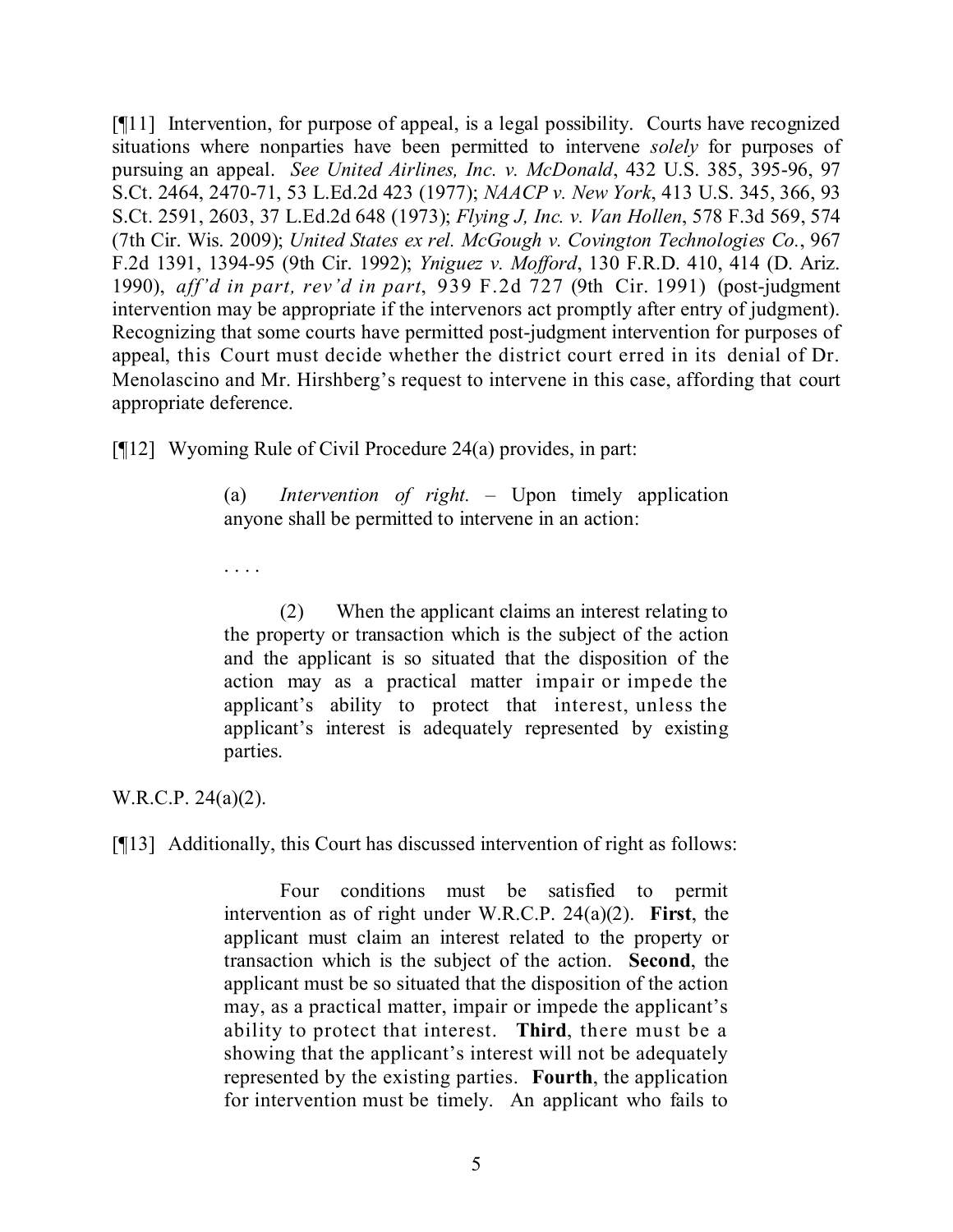meet any one of these conditions is not permitted to intervene as of right under W.R.C.P.  $24(a)(2)$ ...

Questions of law and judicial discretion are presented by the denial of a motion to intervene. This court accords no deference to a district court's decisions on issues of law. Therefore, if the district court erroneously denied intervention as of right under the first, second or third conditions of W.R.C.P. 24(a)(2), we will reverse. **However, the determination of the timeliness of an application to intervene is a matter within the discretion of the district court. The district court is permitted to weigh the timeliness of an application to intervene in light of the circumstances of the particular case, including whether the applicant may have sought intervention earlier. Therefore, to prevail on an appeal from a finding that an application to intervene is untimely, an abuse of discretion must be demonstrated**.

*Masinter v. Markstein*, 2002 WY 64, ¶ 7, 45 P.3d 237, 240-41 (Wyo. 2002) (emphasis added). *See Concerned Citizens of Spring Creek Ranch*, ¶¶ 11-22, 185 P.3d at 38-41.

[¶14] Because the district court denied Dr. Menolascino and Mr. Hirshberg's request for intervention on the basis of lack of timeliness, this Court reviews the district court's *Order Denying Motion to Intervene by Dr. Mark Menolascino and William Hirshberg* for an abuse of discretion on those grounds. Generally speaking,

> [a] motion for intervention, whether permissive or as of right, must be timely made. This requirement is intended to prevent a tardy intervenor from derailing the lawsuit that is near completion. The test is one of reasonableness - potential intervenors must be reasonably diligent in learning of a suit that might affect their rights, and upon so learning they need to act reasonably promptly.

> **Among the factors that courts normally consider in making this determination are the following: (1) the point to which the suit has progressed; (2) the purpose for which intervention is sought; (3) the length of time preceding the application during which the proposed intervenors knew or should have known of their interest in the case; (4) the prejudice to the original parties due to the proposed intervenor's failure to promptly intervene**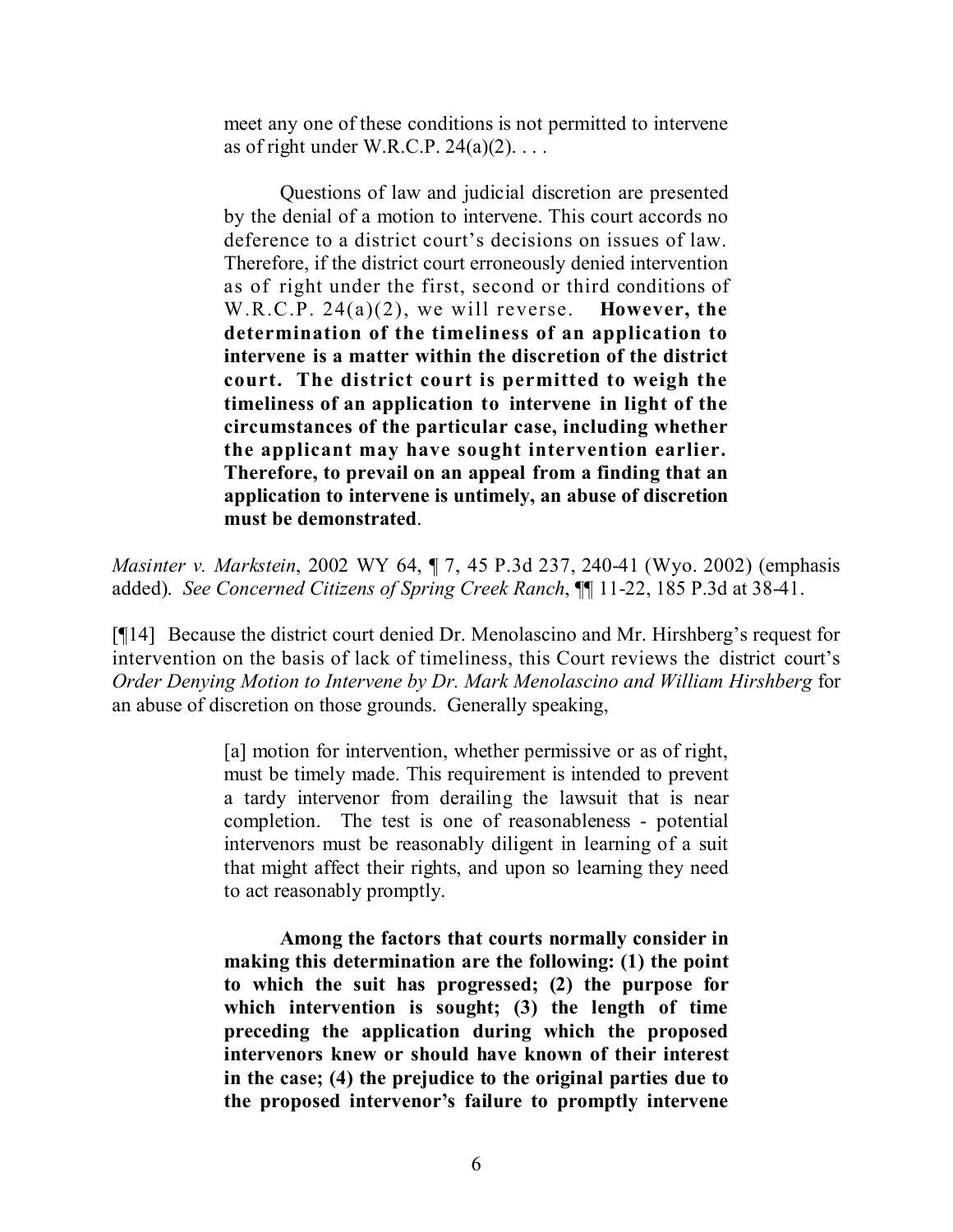**after it knew or reasonably should have known of its interest in the case; and (5) the existence of unusual circumstances mitigating against or in favor of intervention.** Timeliness, in short, requires consideration of all the relevant facts and circumstances involved in a given case, not just the mere passage of time.

Indeed, intervention has even been allowed after entry of judgment. **In these cases, however, the intervenor must establish a compelling basis to allow intervention at such a late stage in the proceedings and provide a strong justification for its failure to intervene earlier.** Intervention has also been allowed on appeal, even where the putative intervener did not seek to intervene in the district court. A party seeking intervention on appeal must satisfy the prerequisites of the Federal Rule of Civil Procedure governing intervention as a matter of right and the motion to intervene must generally be filed within the time period allowed for the parties to appeal.

The trial judge is entitled to a full range of reasonable discretion in determining whether the timeliness and other requirements for intervention have been met, and only an abuse of discretion will cause reversal. The court could reach a conclusion that a party's delay is simply a matter of its own negligence in acting diligently or that the party has been following a cause of action to see how well it is progressing and deciding when to step in. Even more important is whether the party's intervention will in any manner delay the progress of the case as contemplated by the court. If so, the party will probably not succeed. Therefore, it is important to make an analysis of all considerations as previously suggested the moment the party becomes aware of the suit in which the party is considering the possibility of intervention.

Samuel Adams, Michael S. Greco, and Ryan M. Tosi, 2 *Bus. & Com. Litig. Fed. Cts.* § 18:56 (3d ed.) (emphasis added).

[¶15] This Court has recognized that "[an] application to intervene may be denied solely on the basis of timeliness," which requires a court to consider the "totality of the circumstances" in making a timeliness determination. *See Concerned Citizens of Spring Creek Ranch*, ¶ 15, 185 P.3d at 39. There are four factors a court should consider in determining timeliness: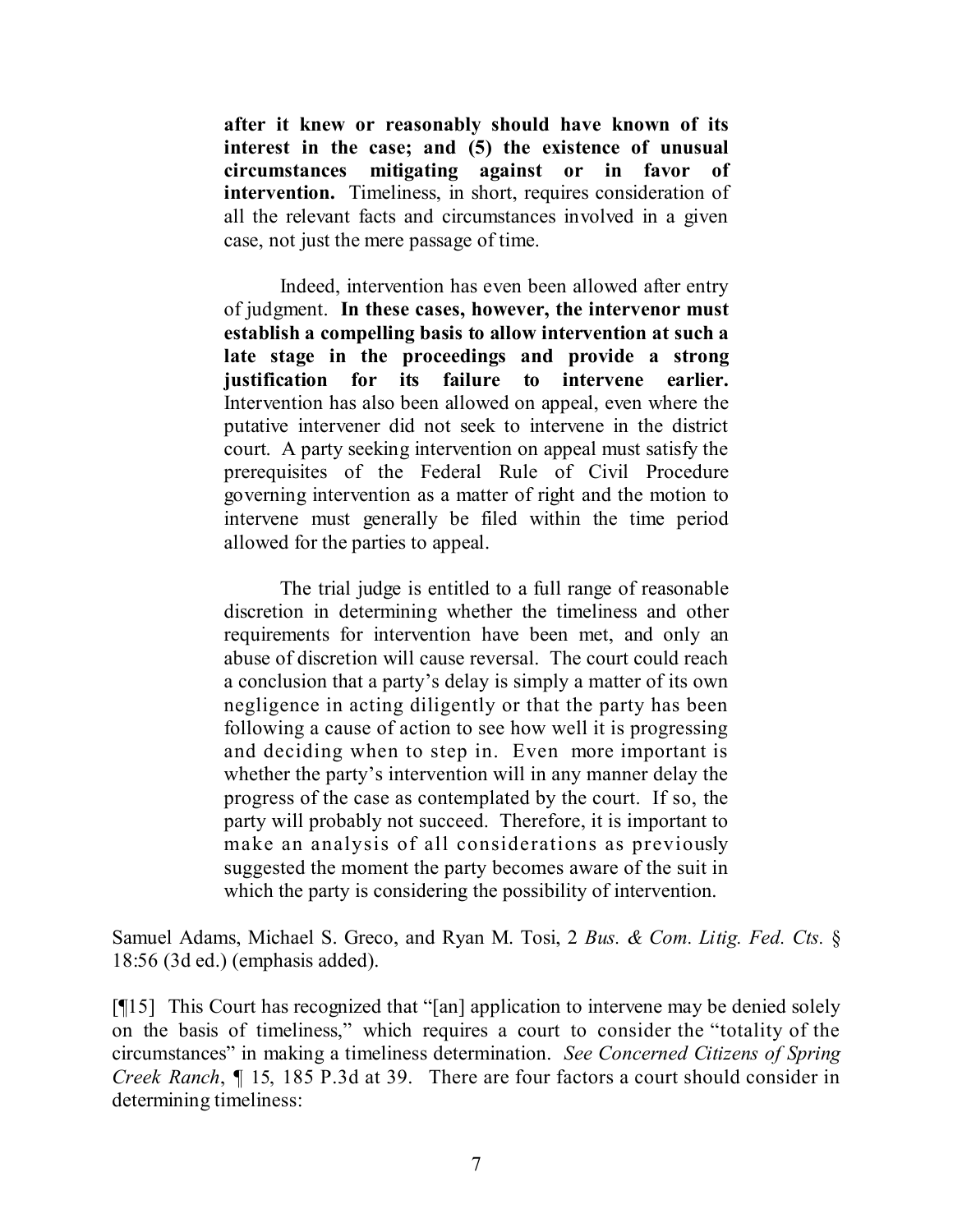- 1) "the length of time the applicant for intervention knew or reasonably should have known of its interest in the case before the application for leave to intervene was filed";
- 2) "the extent of the prejudice that the existing parties to the litigation may suffer as a result of the applicant's failure to seek intervention as soon as the applicant actually knew or reasonably should have known of its interest in the case";
- 3) "the extent of the prejudice that the applicant for intervention may suffer if the application is denied"; and
- 4) "the existence of unusual circumstances militating either for or against a determination that the application is timely."

*State Farm Mut. Auto. Ins. Co. v. Colley*, 871 P.2d 191, 197 (Wyo. 1994).

[¶16] Here, the district court was presented with a request for intervention that occurred at the *end* of the judicial review process. Considering all of the circumstances, the district court stated:

> having considered the law on timeliness and the factual circumstances including the timing of the motions having been filed after the final judgment was issued in this matter, that the movants were aware of the appeal prior to their purchase of their properties, any delay in failing to intervene earlier and the prejudice to the parties including the fact that the judgment provides for a remand to the County Commissioners, that said motions are untimely[.]

[¶17] The district court appropriately based its holding on a consideration that the request to intervene occurred only *after* the final order had been entered and only *after* Dr. Menolascino and Mr. Hirshberg learned that the Commission was not intending to appeal the court's final order. This decision occurred despite the fact that, at the time they purchased their property, in December 2008 and April 2009, respectively, both Dr. Menolascino and Mr. Hirshberg knew of the judicial review proceedings, which had been pending since October 2008. The district court did not enter its *Order Reversing and Remanding Decision of the Board of County Commissioners of Teton County, Wyoming* until February 25, 2011, some *two years* later, providing ample time for Dr. Menolascino and Mr. Hirshberg to become involved in the proceedings. Further, the district court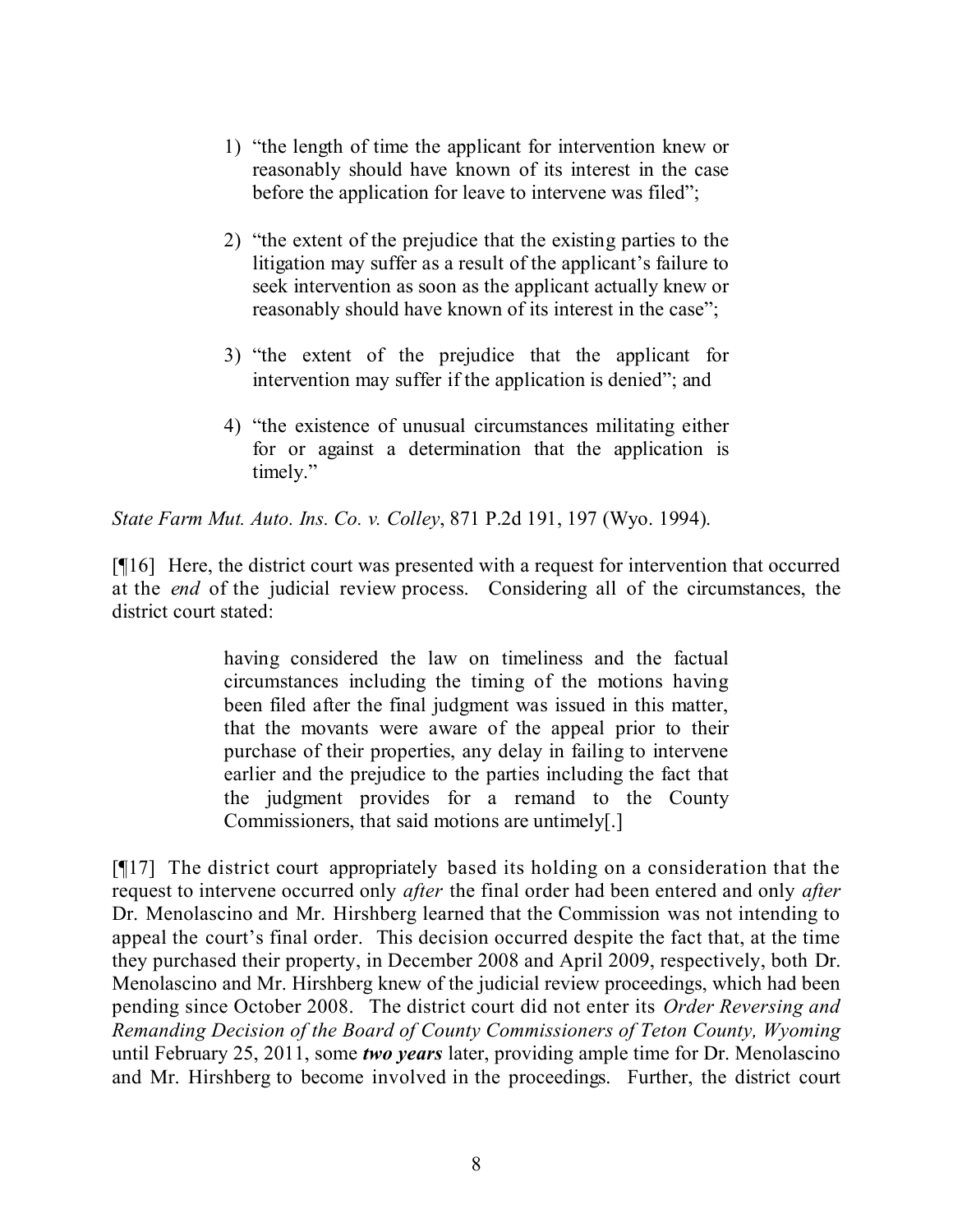considered the prejudice to the parties, including the required remand to the Teton County Commissioners.

[¶18] From a public policy perspective, concluding that the district court erred in denying a request for intervention under these circumstances would be akin to allowing a tardy intervenor to derail a lawsuit near its completion without any "compelling basis" to allow intervention at such a late stage in the proceedings and without a strong justification for the failure to intervene earlier. Based on the totality of the circumstances, the district court did not err in denying the request to intervene; particularly given the discretion afforded that court in making this decision. Its decision must be affirmed.

[¶19] Having concluded that the district court did not abuse its discretion in denying Dr. Menolascino and Mr. Hirshberg's requests to intervene for purposes of appeal, this Court is left to consider whether nonparties are permitted to appeal the final order of a court. After all, Dr. Menolascino and Mr. Hirshberg were never parties to the district court's judicial review of the Teton County Commission's decision. That judicial review was resolved by the district court's February 25, 2011, *Order Reversing and Remanding Decision of the Board of County Commissioners of Teton County, Wyoming*. Still, Dr. Menolascino and Mr. Hirshberg sought to appeal the court's order.

[¶20] Simply put, pursuant to Wyoming Rule of Appellate Procedure 2.07, an appeal is limited to a "party." *Id.* The general rule is that "only parties to a lawsuit, or those that properly become parties, may appeal an adverse judgment." *S. Utah Wilderness Alliance v. Kemthorne*, 525 F.3d 966, 968 (10th Cir. 2008) (internal quotation omitted). Accordingly, Dr. Menolascino and Mr. Hirshberg have no "right," or ability, as nonparties, to appeal the final order from the district court. Their direct appeals to this Court of the district court's *Order Reversing and Remanding Decision of the Board of County Commissioners of Teton County, Wyoming* must be dismissed.

## **CONCLUSION**

[¶21] After reviewing the record, this Court first concludes that the district court did not err in denying Dr. Menolascino and Mr. Hirshberg's request to intervene in the judicial review proceedings for the sole purpose of pursuing an appeal therefrom. The district court's *Order Denying Motion to Intervene by Dr. Mark Menolascino and William Hirshberg* in Appeal Nos. S-11-0115 and S-11-0116 is affirmed**.**

[¶22] Second, given their status as nonparties, Dr. Menolascino and Mr. Hirshberg have no ability to appeal the final order of the district court, and their direct appeals of the district court's *Order Reversing and Remanding Decision of the Board of County Commissioners of Teton County, Wyoming* in Appeal Nos. S-11-0113 and S-11-0114